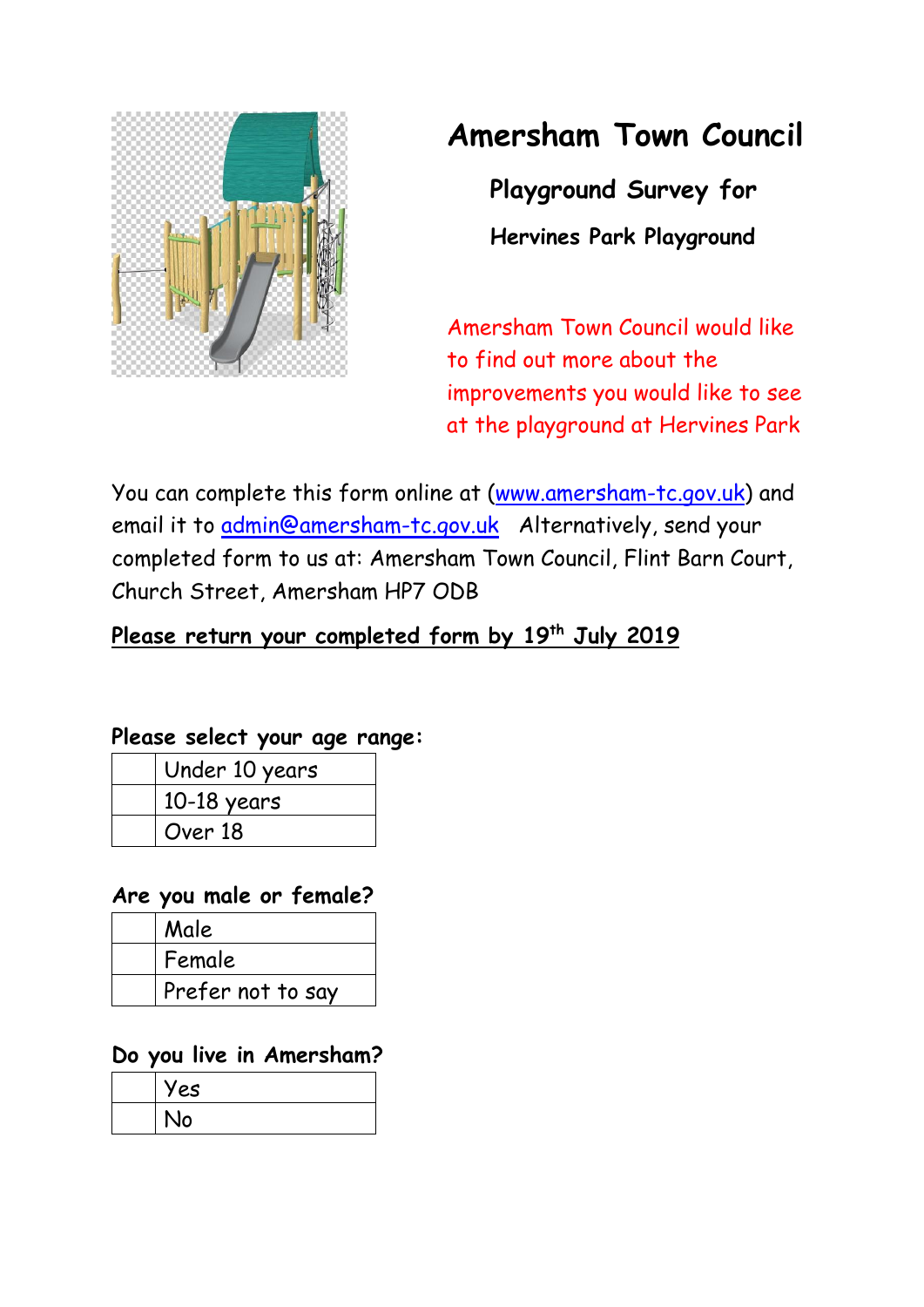#### **Do you have accessibility requirements?**

| Yes               |
|-------------------|
| No                |
| Prefer not to say |

#### **Where do you play now?**

| At home                | At King George V Playing Field |
|------------------------|--------------------------------|
| In my garden           | At Hervines Park               |
| At my friends' houses  | At Barn Meadow                 |
| In my street           | At School                      |
| Other (please explain) |                                |

#### **How often do you use the playground at Hervines Park?**

| Never                  |
|------------------------|
| Less than once a month |
| More than once a month |
| Every week             |

# **Which of the following would encourage you to use the playground at Hervines Park more? You make select more than one answer if required.**

| $\overline{a}$ Different equipment from the existing activities |
|-----------------------------------------------------------------|
| More challenging equipment                                      |
| 'Something else                                                 |

## **Please give us a little more detail as to why you have selected the answer/s above.**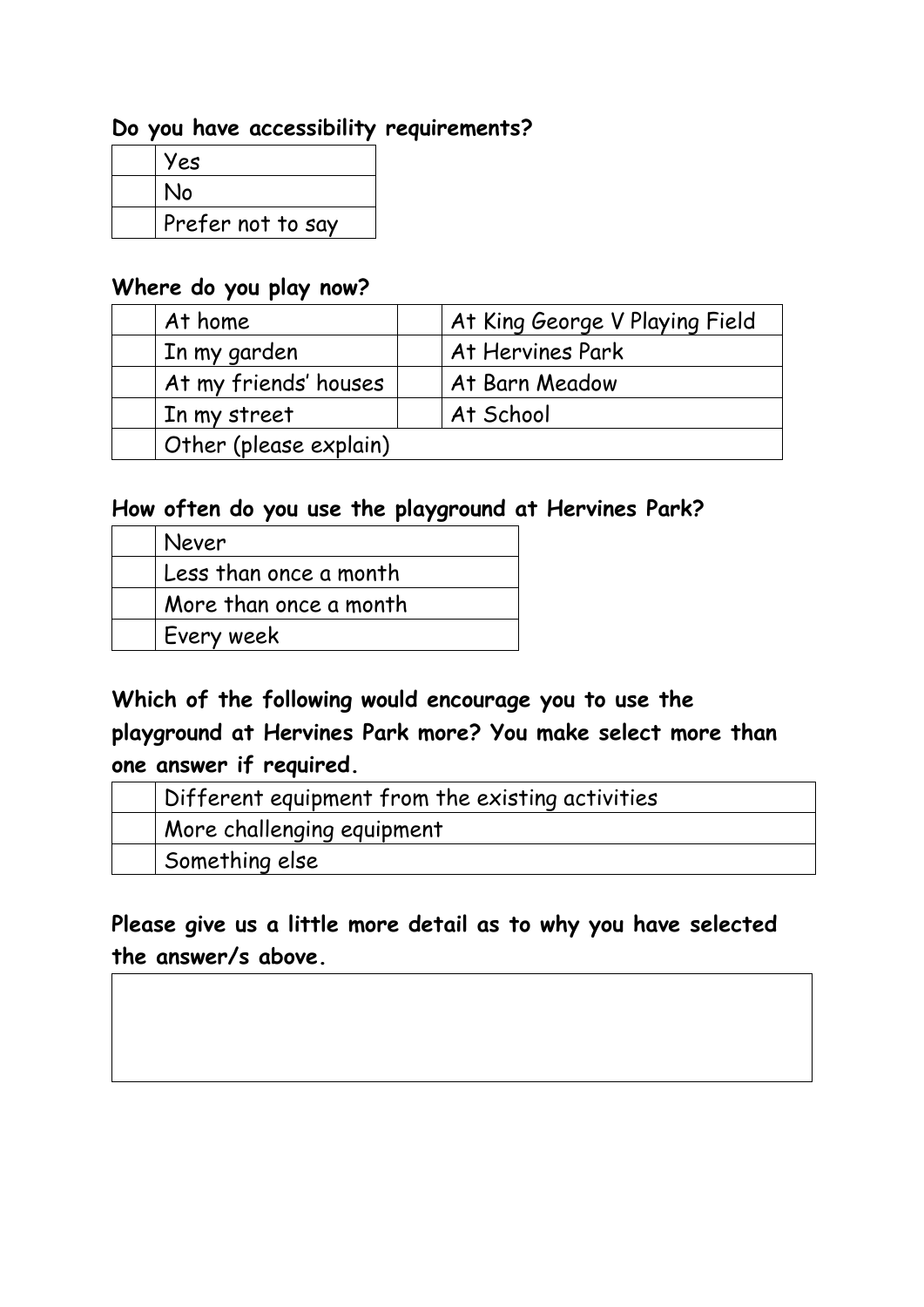## **What equipment at the playground would you like to keep?**

## **What do you like to do when you play?**

|                       | I really like | I sometimes | I don't really |
|-----------------------|---------------|-------------|----------------|
|                       |               | like        | like           |
| Swinging              |               |             |                |
| Climbing and          |               |             |                |
| <b>Hanging Upside</b> |               |             |                |
| Down                  |               |             |                |
| Jumping               |               |             |                |
| Sliding               |               |             |                |
| Rocking               |               |             |                |
| Seesawing             |               |             |                |
| Spinning              |               |             |                |

# **If you could pick 3 new pieces of equipment for the playground, which would you choose?**